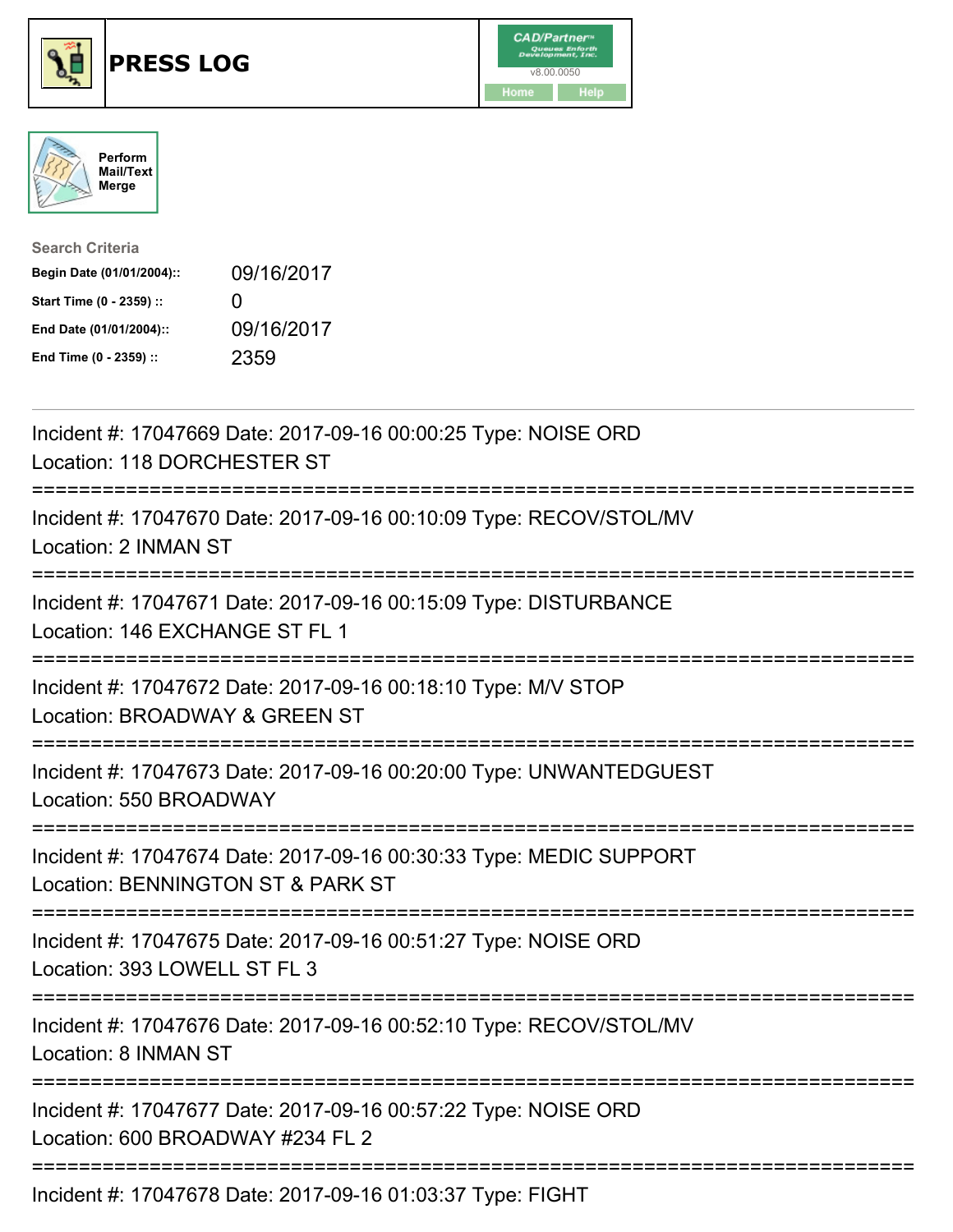| Location: 2 MUSEUM SQ                                                                                 |
|-------------------------------------------------------------------------------------------------------|
| Incident #: 17047679 Date: 2017-09-16 01:19:55 Type: THREATS<br>Location: 336 COMMON ST               |
| Incident #: 17047680 Date: 2017-09-16 01:24:10 Type: TOW OF M/V<br>Location: TRESPASS / 2 INMAN ST    |
| Incident #: 17047681 Date: 2017-09-16 01:47:27 Type: DISTURBANCE<br>Location: 133 GARDEN ST FL 3      |
| Incident #: 17047682 Date: 2017-09-16 01:53:12 Type: M/V STOP<br>Location: HAMPSHIRE ST & LOWELL ST   |
| Incident #: 17047684 Date: 2017-09-16 01:59:43 Type: HIT & RUN M/V<br>Location: 52 SARATOGA ST FL 1   |
| Incident #: 17047683 Date: 2017-09-16 02:00:01 Type: EXTRA SURVEIL<br>Location: ABBOTT ST & FOSTER ST |
| Incident #: 17047685 Date: 2017-09-16 02:05:25 Type: SPECIAL CHECK<br>Location: ABBOTT ST & FOSTER ST |
| Incident #: 17047687 Date: 2017-09-16 02:11:10 Type: NOISE ORD<br>Location: ABBOTT ST & S UNION ST    |
| Incident #: 17047686 Date: 2017-09-16 02:12:30 Type: FIGHT<br>Location: ESSEX ST & NEWBURY ST         |
| Incident #: 17047688 Date: 2017-09-16 02:25:16 Type: MV/BLOCKING<br>Location: 219 PROSPECT ST         |
| Incident #: 17047689 Date: 2017-09-16 02:27:22 Type: ASSSIT OTHER PD<br>Location: 17 KING ST          |
| Incident #: 17047690 Date: 2017-09-16 02:31:44 Type: M/V STOP<br>Location: HAVERHILL ST & JACKSON ST  |
| Incident #: 17047691 Date: 2017-09-16 02:34:21 Type: UNWANTEDGUEST<br>Location: 201 PROSPECT ST       |
| Incident #: 17047692 Date: 2017-09-16 02:41:50 Type: MAN DOWN                                         |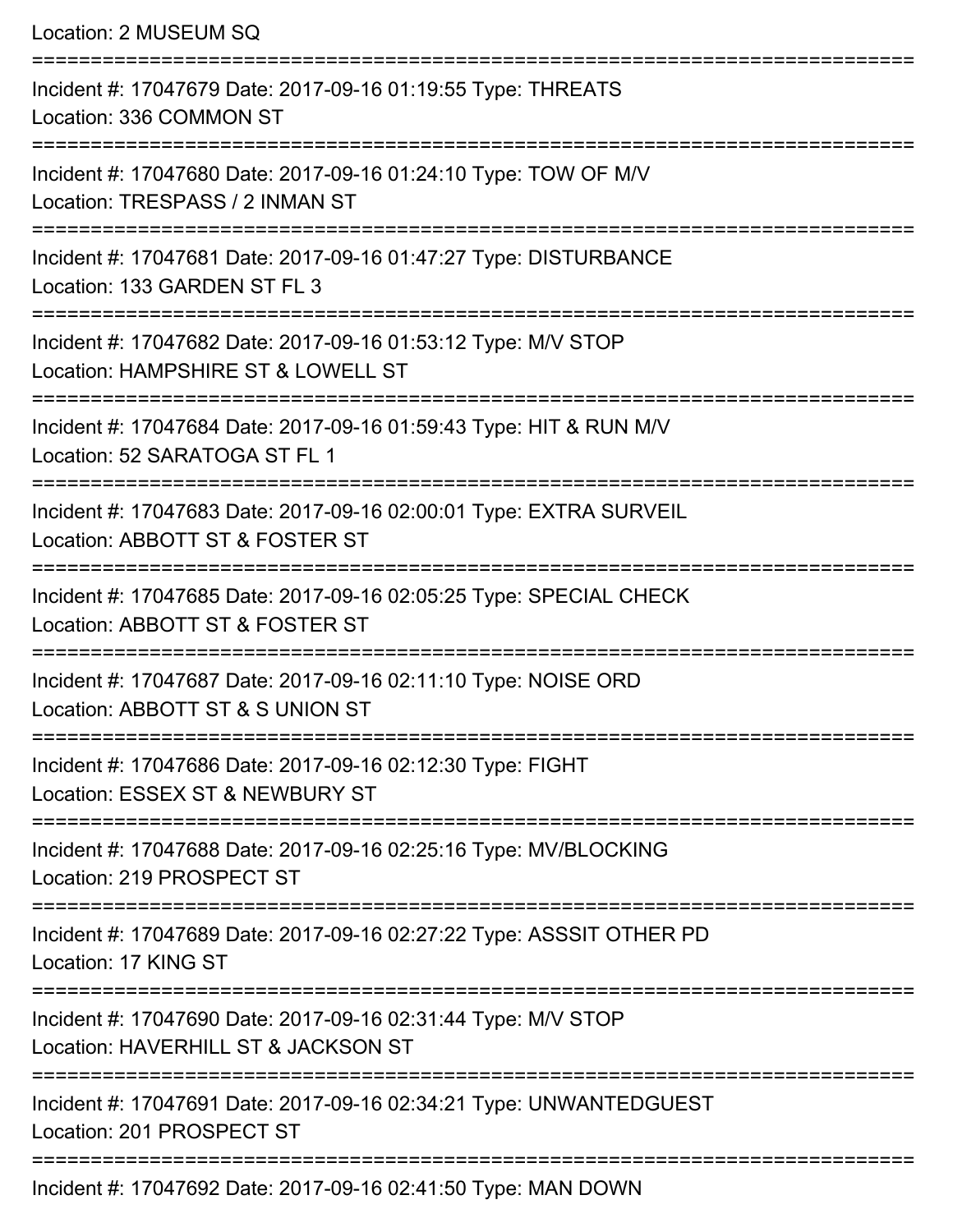| Incident #: 17047693 Date: 2017-09-16 02:43:06 Type: M/V STOP<br>Location: BROADWAY & VALLEY ST                        |
|------------------------------------------------------------------------------------------------------------------------|
| Incident #: 17047694 Date: 2017-09-16 02:55:52 Type: SUS PERS/MV<br><b>Location: 2 METHUEN</b>                         |
| Incident #: 17047695 Date: 2017-09-16 03:05:54 Type: M/V STOP<br>Location: AMESBURY ST & LOWELL ST                     |
| Incident #: 17047696 Date: 2017-09-16 03:09:50 Type: DISTURBANCE<br>Location: 197 PROSPECT ST                          |
| Incident #: 17047697 Date: 2017-09-16 03:14:30 Type: DISTURBANCE<br>Location: 163 UNION ST #1                          |
| Incident #: 17047698 Date: 2017-09-16 03:33:54 Type: M/V STOP<br><b>Location: 2 METHUEN ST</b>                         |
| Incident #: 17047699 Date: 2017-09-16 03:35:40 Type: DISORDERLY<br>Location: CALIFORNIA GRILL / ESSEX ST & LAWRENCE ST |
| Incident #: 17047700 Date: 2017-09-16 03:41:40 Type: 209A/VIOLATION<br>Location: 158 BUTLER ST                         |
| Incident #: 17047701 Date: 2017-09-16 03:52:55 Type: DISTURBANCE<br>Location: 145 NEWBURY ST #1 FL 1                   |
| Incident #: 17047702 Date: 2017-09-16 04:14:10 Type: A&B D/W PAST<br>Location: LGH / 1 GENERAL ST                      |
| Incident #: 17047703 Date: 2017-09-16 04:18:37 Type: ROBBERY ARMED<br>Location: 28 ALDER ST                            |
| Incident #: 17047704 Date: 2017-09-16 04:25:08 Type: M/V STOP<br>Location: PEARL ST & RIVERSIDE DR                     |
| Incident #: 17047705 Date: 2017-09-16 04:48:07 Type: NEIGHBOR PROB<br>Location: 65 UNION ST #201 FL 2                  |
| Incident #: 17047706 Date: 2017-09-16 04:51:46 Type: SUICIDE ATTEMPT                                                   |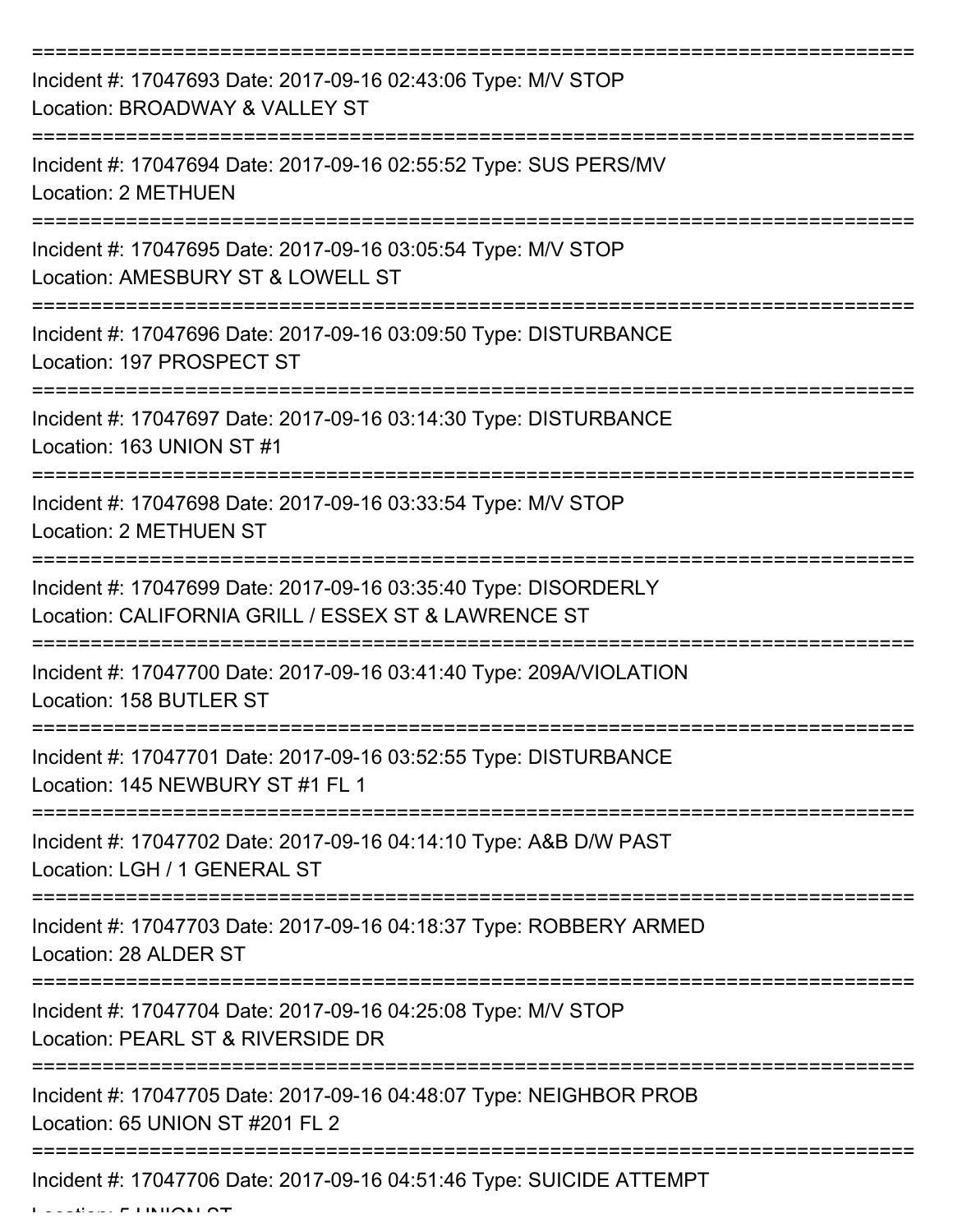| Incident #: 17047707 Date: 2017-09-16 04:55:52 Type: NOISE ORD<br>Location: 26 INMAN ST FL 3                       |
|--------------------------------------------------------------------------------------------------------------------|
| Incident #: 17047708 Date: 2017-09-16 05:02:18 Type: M/V STOP<br>Location: BRUCE ST & ERVING AV                    |
| Incident #: 17047709 Date: 2017-09-16 05:05:52 Type: M/V STOP<br><b>Location: PROSPECT ST</b>                      |
| Incident #: 17047710 Date: 2017-09-16 05:17:35 Type: SHOTS FIRED<br>Location: 4 PARKER ST                          |
| Incident #: 17047711 Date: 2017-09-16 05:19:19 Type: DISTURBANCE<br>Location: 14 FALMOUTH ST                       |
| Incident #: 17047712 Date: 2017-09-16 05:34:37 Type: HIT & RUN M/V<br>Location: 119 BOWDOIN ST #2 FL 2             |
| Incident #: 17047713 Date: 2017-09-16 05:35:34 Type: EXTRA SURVEIL<br>Location: 5 GARFIELD ST                      |
| Incident #: 17047714 Date: 2017-09-16 05:39:07 Type: M/V STOP<br>Location: DRACUT ST & S BROADWAY                  |
| Incident #: 17047715 Date: 2017-09-16 06:18:52 Type: M/V STOP<br>Location: 150 BEACON AV                           |
| Incident #: 17047716 Date: 2017-09-16 06:30:15 Type: MV/BLOCKING<br>Location: TOW / 292 LAWRENCE ST                |
| Incident #: 17047717 Date: 2017-09-16 06:32:22 Type: GUN CALL<br>Location: RIVERSIDE HOUSE OF PIZZA / 8 S BROADWAY |
| Incident #: 17047718 Date: 2017-09-16 06:44:48 Type: UNWANTEDGUEST<br>Location: LA FRUITERIA / 75 MANCHESTER ST    |
| Incident #: 17047719 Date: 2017-09-16 06:56:23 Type: M/V STOP<br><b>Location: GROCERY WY</b>                       |
| Incident #: 17047720 Date: 2017-09-16 07:04:05 Type: SUS PERS/MV                                                   |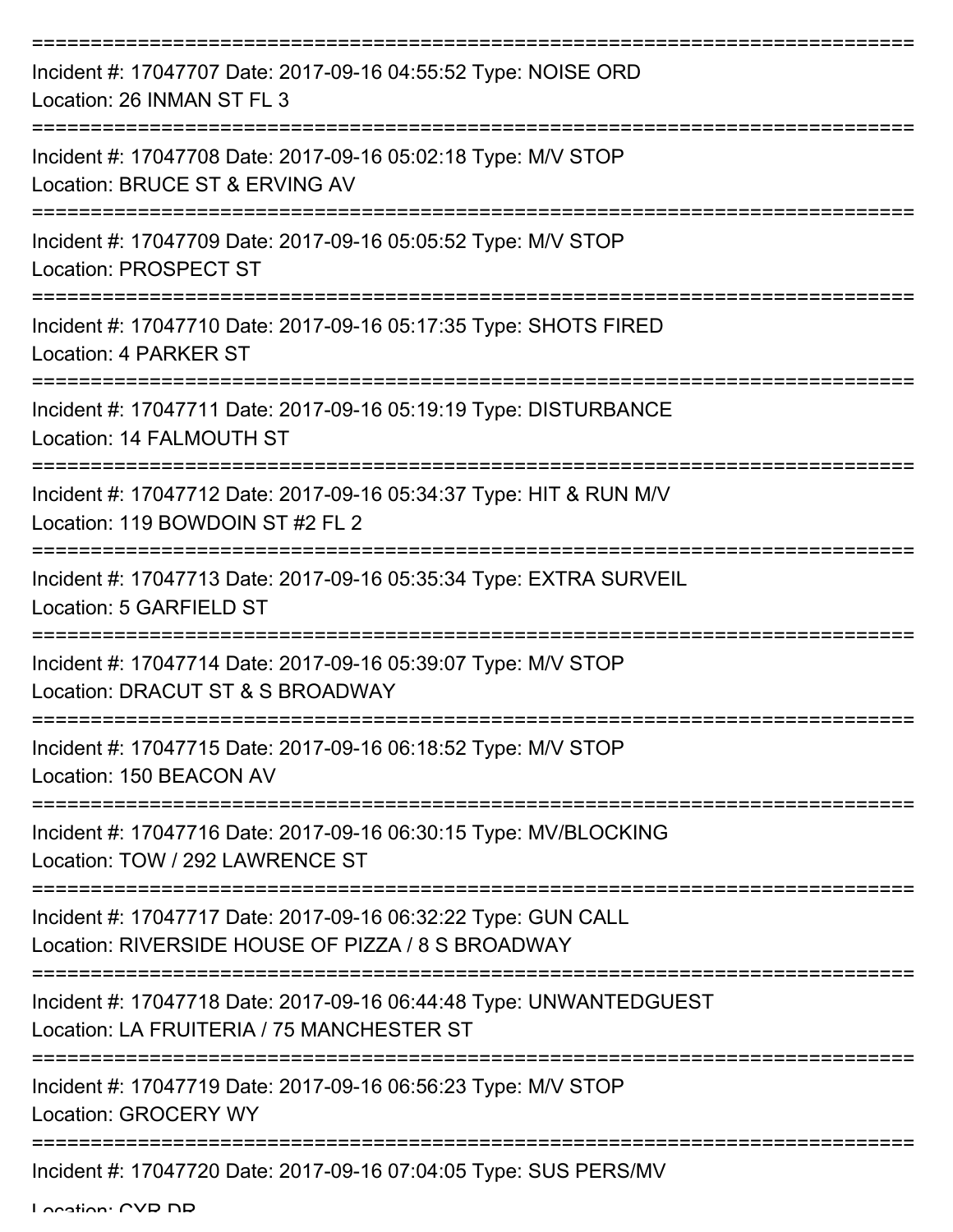| Incident #: 17047721 Date: 2017-09-16 07:06:43 Type: PARK & WALK<br>Location: 0 BROADWAY                                                      |
|-----------------------------------------------------------------------------------------------------------------------------------------------|
| Incident #: 17047722 Date: 2017-09-16 07:06:58 Type: GENERAL SERV<br>Location: HILTON OIL CO INC / 101 S UNION ST                             |
| Incident #: 17047723 Date: 2017-09-16 07:07:56 Type: PARK & WALK<br>Location: 0 BROADWAY                                                      |
| Incident #: 17047724 Date: 2017-09-16 07:10:56 Type: M/V STOP<br>Location: COMMON ST & HAMPSHIRE ST                                           |
| Incident #: 17047725 Date: 2017-09-16 07:19:27 Type: SUS PERS/MV<br>Location: 44 YOUNG AV                                                     |
| Incident #: 17047726 Date: 2017-09-16 07:30:40 Type: M/V STOP<br>Location: S BROADWAY & SHATTUCK ST                                           |
| Incident #: 17047727 Date: 2017-09-16 08:09:26 Type: ALARM/BURG<br>Location: RIVERWALK PROPERTIES / 280 MERRIMACK ST                          |
| Incident #: 17047728 Date: 2017-09-16 08:14:28 Type: ANIMAL COMPL<br>Location: 66 ELM ST                                                      |
| Incident #: 17047729 Date: 2017-09-16 08:35:18 Type: M/V STOP<br>Location: S BROADWAY & SALEM ST                                              |
| Incident #: 17047730 Date: 2017-09-16 08:36:24 Type: M/V STOP<br>Location: CHICKERING ST & WINTHROP AV                                        |
| Incident #: 17047731 Date: 2017-09-16 08:47:34 Type: B&E/PAST<br>Location: 6 HOFFMAN AV                                                       |
| =====================<br>Incident #: 17047732 Date: 2017-09-16 09:03:00 Type: ALARM/BURG<br>Location: RIVERWALK PROPERTIES / 280 MERRIMACK ST |
| Incident #: 17047733 Date: 2017-09-16 09:18:30 Type: PARK & WALK<br>Location: BRADFORD PL & BRADFORD ST                                       |
| Incident #: 17047734 Date: 2017-09-16 09:26:04 Type: SEX OFF. PAST                                                                            |

Location: 30 SHAW ST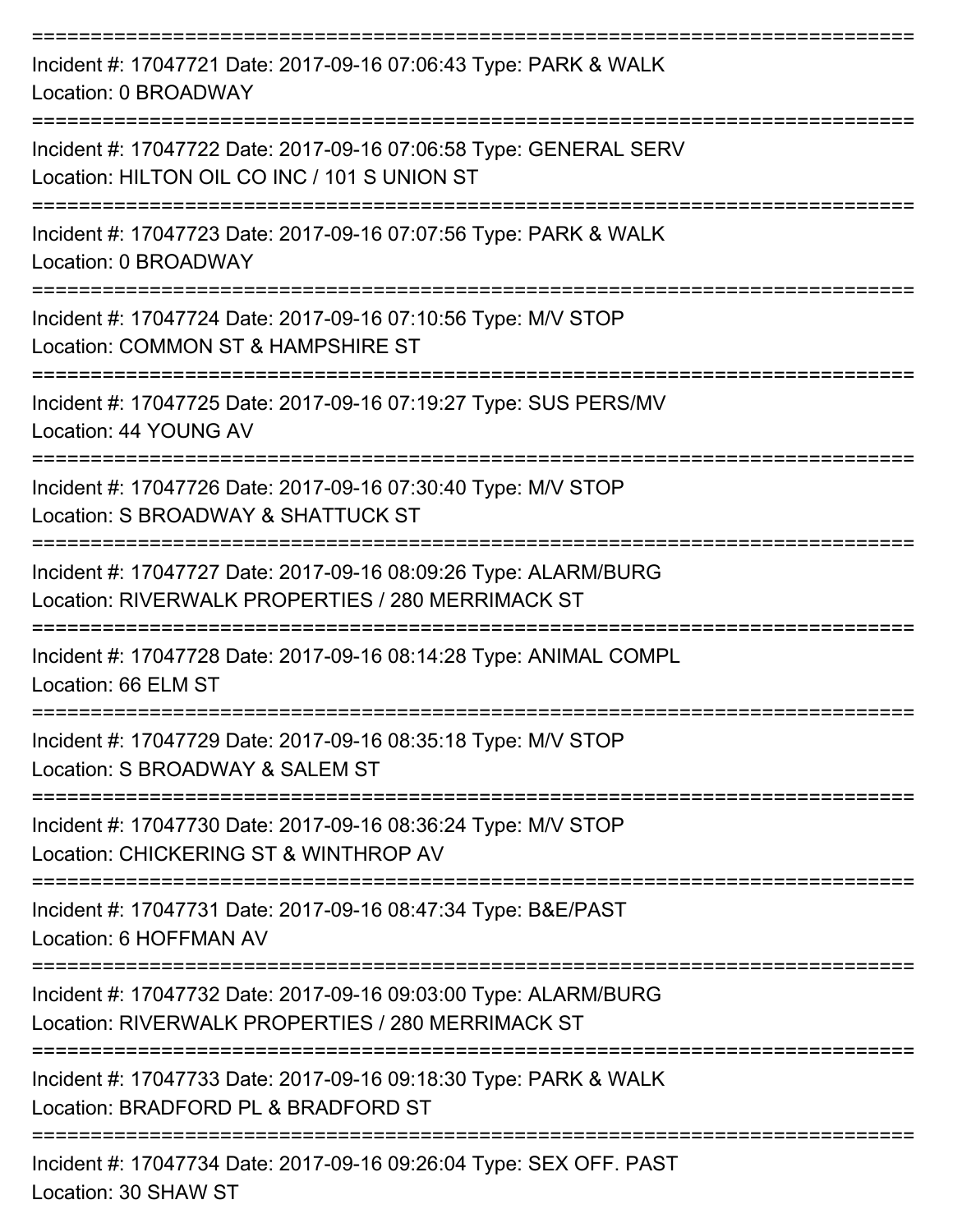| Incident #: 17047736 Date: 2017-09-16 09:44:05 Type: DRUG OVERDOSE<br>Location: 101 S BOWDOIN ST                                 |
|----------------------------------------------------------------------------------------------------------------------------------|
| Incident #: 17047735 Date: 2017-09-16 09:44:09 Type: M/V STOP<br>Location: BROADWAY & LOWELL ST                                  |
| Incident #: 17047737 Date: 2017-09-16 09:46:13 Type: M/V STOP<br>Location: 1VX683 / BROADWAY & LOWELL ST<br>==================== |
| Incident #: 17047738 Date: 2017-09-16 09:54:07 Type: M/V STOP<br>Location: 105 PARK ST                                           |
| Incident #: 17047739 Date: 2017-09-16 10:00:26 Type: PARK & WALK<br>Location: BRADFORD ST & BROADWAY                             |
| Incident #: 17047740 Date: 2017-09-16 10:01:54 Type: M/V STOP<br>Location: W LOWELL ST & WACHUSETTS AV                           |
| Incident #: 17047741 Date: 2017-09-16 10:04:26 Type: SUS PERS/MV<br>Location: 582 HAVERHILL ST                                   |
| Incident #: 17047742 Date: 2017-09-16 10:15:02 Type: M/V STOP<br>Location: BRADFORD ST & BROADWAY                                |
| Incident #: 17047743 Date: 2017-09-16 10:17:28 Type: COURT DOC SERVE<br>Location: 30 MYRTLE CT #303                              |
| Incident #: 17047744 Date: 2017-09-16 10:18:00 Type: M/V STOP<br>Location: BROADWAY & TREMONT ST                                 |
| Incident #: 17047745 Date: 2017-09-16 10:20:57 Type: M/V STOP<br>Location: S UNION ST & SPRINGFIELD ST                           |
| Incident #: 17047746 Date: 2017-09-16 10:25:08 Type: M/V STOP<br>Location: 2SB387 / BRADFORD ST & BROADWAY                       |
| Incident #: 17047747 Date: 2017-09-16 10:27:42 Type: ALARM/BURG<br>Location: TORRES RESIDENCE / 28 PACKARD ST                    |
| Incident #: 17047748 Date: 2017-09-16 10:31:23 Type: M/V STOP<br>Location: MERRIMACK ST & S UNION ST                             |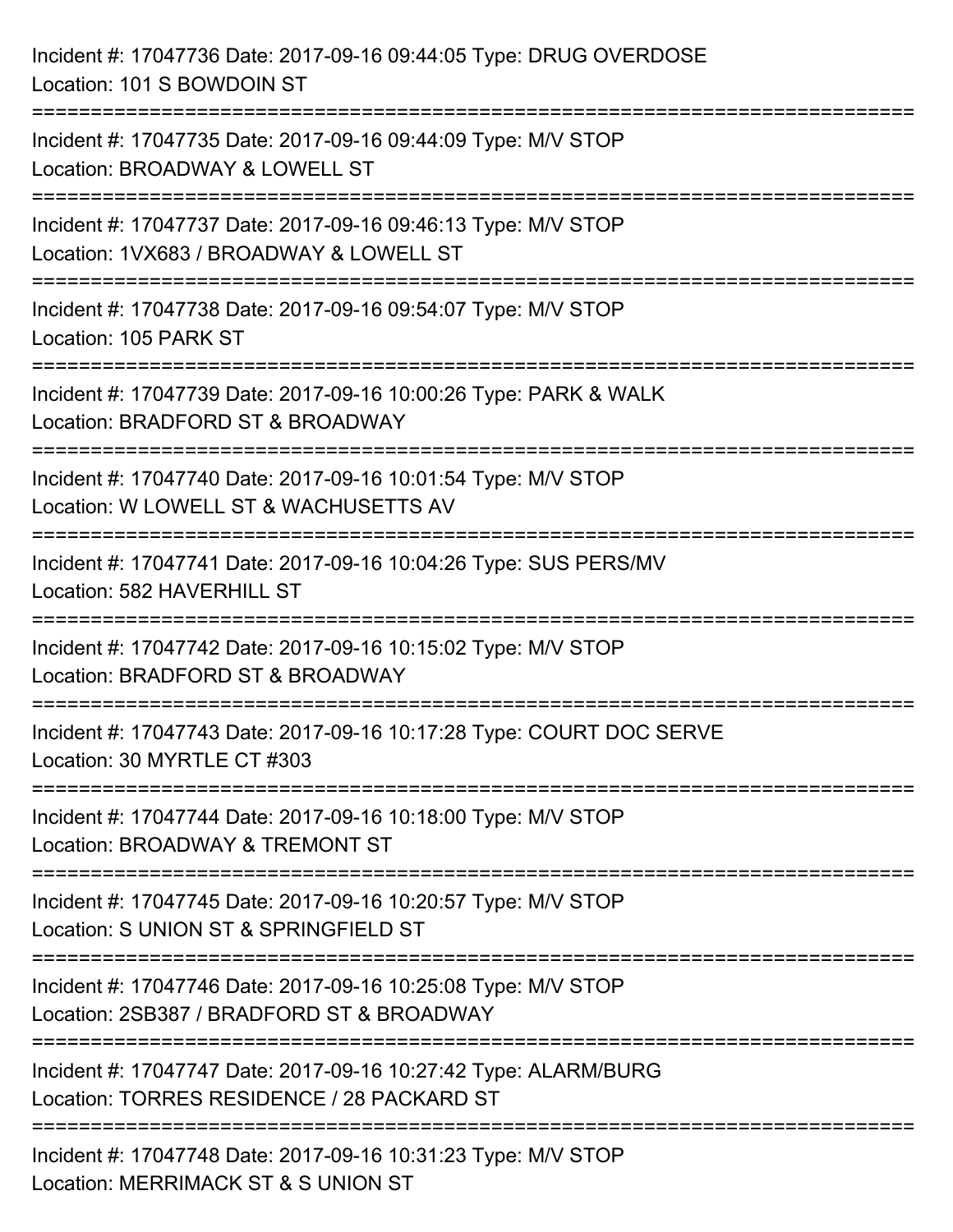| Incident #: 17047749 Date: 2017-09-16 10:33:46 Type: M/V STOP<br>Location: 3ZV147 / EXCHANGE ST & PARK ST                           |
|-------------------------------------------------------------------------------------------------------------------------------------|
| Incident #: 17047750 Date: 2017-09-16 10:39:05 Type: M/V STOP<br>Location: 245 BROADWAY                                             |
| Incident #: 17047751 Date: 2017-09-16 10:47:08 Type: 209A/SERVE<br>Location: 495 HAMPSHIURE ST<br>:================================ |
| Incident #: 17047752 Date: 2017-09-16 10:58:13 Type: PARK & WALK<br>Location: BRADFORD ST & BROADWAY                                |
| Incident #: 17047753 Date: 2017-09-16 11:06:39 Type: NOISE ORD<br>Location: 189 GARDEN ST                                           |
| Incident #: 17047754 Date: 2017-09-16 11:22:36 Type: EXTRA SURVEIL<br>Location: BOWDOIN ST & CLIFTON ST                             |
| Incident #: 17047755 Date: 2017-09-16 11:27:07 Type: KEEP PEACE<br>Location: 21 MONTGOMERY ST FL 1                                  |
| Incident #: 17047756 Date: 2017-09-16 11:36:36 Type: TOW OF M/V<br>Location: 375 LAWRENCE ST                                        |
| Incident #: 17047757 Date: 2017-09-16 11:47:45 Type: CK WELL BEING<br>Location: DAISY ST & HOLLY ST                                 |
| Incident #: 17047758 Date: 2017-09-16 11:53:17 Type: AUTO ACC/NO PI<br>Location: ANDOVER ST & S BROADWAY                            |
| Incident #: 17047759 Date: 2017-09-16 12:15:39 Type: PARK & WALK<br>Location: BRADFORD ST & BROADWAY                                |
| Incident #: 17047761 Date: 2017-09-16 12:15:50 Type: HIT & RUN M/V<br>Location: REGISTRY OF MOTOR VEHICLES / 73 WINTHROP AV         |
| Incident #: 17047760 Date: 2017-09-16 12:29:35 Type: DOMESTIC/PROG<br>Location: 350 HAMPSHIRE ST                                    |
| Incident #: 17047762 Date: 2017-09-16 12:42:33 Type: M/V STOP<br>Location: 40 LAWRENCE ST                                           |

===========================================================================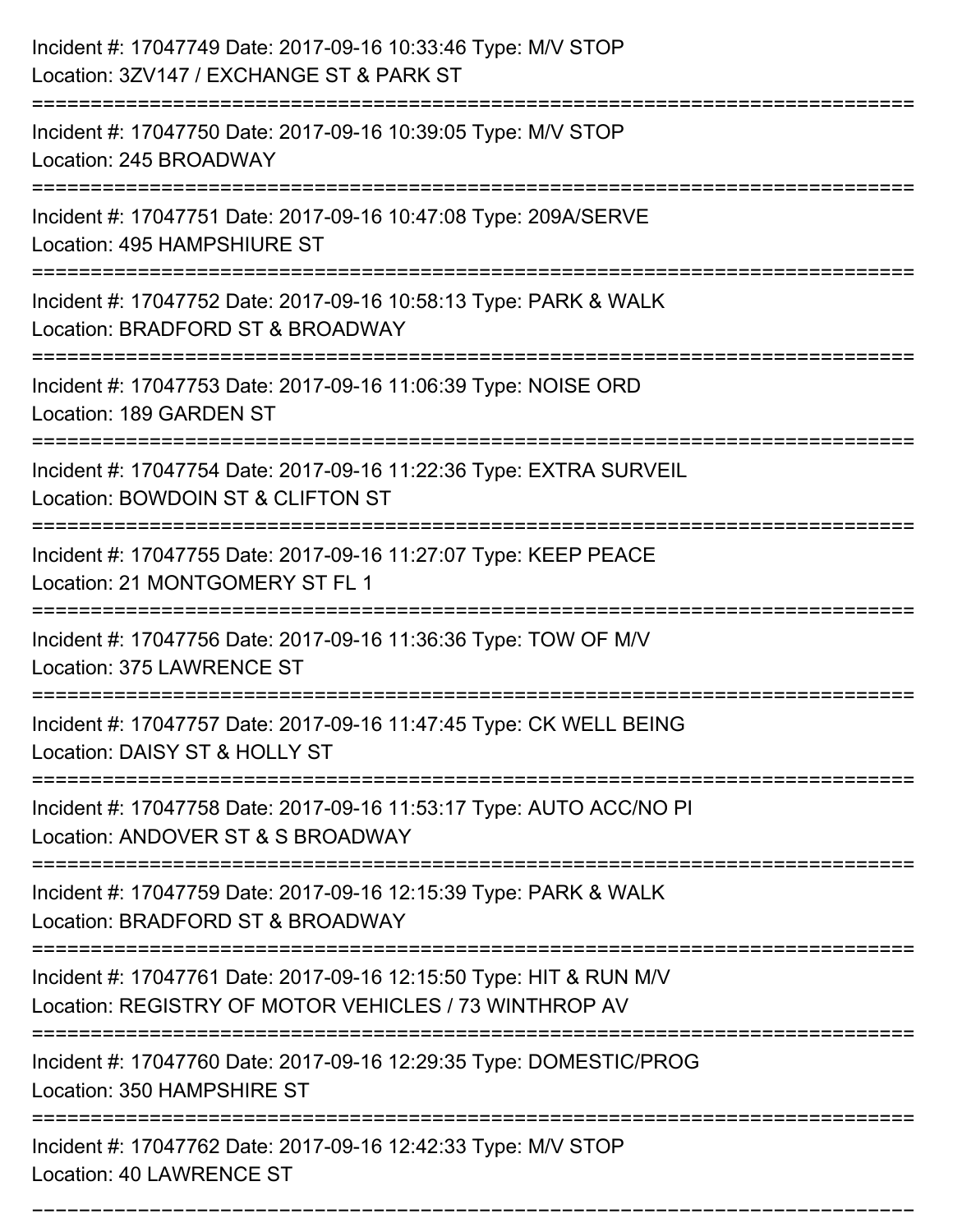| Incident #: 17047763 Date: 2017-09-16 12:45:57 Type: M/V STOP<br>Location: LAWRENCE ST & OAK ST                         |
|-------------------------------------------------------------------------------------------------------------------------|
| Incident #: 17047764 Date: 2017-09-16 13:00:47 Type: HIT & RUN M/V<br>Location: 7 DAISY ST FL 2                         |
| Incident #: 17047765 Date: 2017-09-16 13:30:55 Type: M/V STOP<br>Location: 420 S BROADWAY                               |
| Incident #: 17047766 Date: 2017-09-16 13:49:05 Type: DISTURBANCE<br>Location: COLONIAL RD & EMERALD AV                  |
| Incident #: 17047767 Date: 2017-09-16 13:49:44 Type: ALARM/BURG<br>Location: AGUILER RESD / 12 CURRIER ST               |
| Incident #: 17047768 Date: 2017-09-16 13:53:59 Type: DRUG OVERDOSE<br>Location: 175 LAWRENCE ST                         |
| Incident #: 17047769 Date: 2017-09-16 13:56:32 Type: SUS PERS/MV<br>Location: 18 JAMAICA ST                             |
| Incident #: 17047770 Date: 2017-09-16 14:04:46 Type: DOMESTIC/PROG<br>Location: 49 BRADFORD ST                          |
| Incident #: 17047771 Date: 2017-09-16 14:08:02 Type: FIGHT<br>Location: 70 BUTLER ST                                    |
| Incident #: 17047772 Date: 2017-09-16 14:15:22 Type: AUTO ACC/NO PI<br>Location: 146 BOXFORD ST                         |
| Incident #: 17047773 Date: 2017-09-16 14:23:23 Type: NOISE ORD<br>Location: 208-210 BOXFORD ST                          |
| Incident #: 17047774 Date: 2017-09-16 14:24:38 Type: M/V STOP<br>Location: 545 ANDOVER ST                               |
| Incident #: 17047775 Date: 2017-09-16 14:28:27 Type: SUS PERS/MV<br>Location: 11 POPLAR ST                              |
| Incident #: 17047776 Date: 2017-09-16 14:32:16 Type: ALARM/BURG<br>Location: PROGRESS AND ABLE REALTY / 281 BROADWAY #A |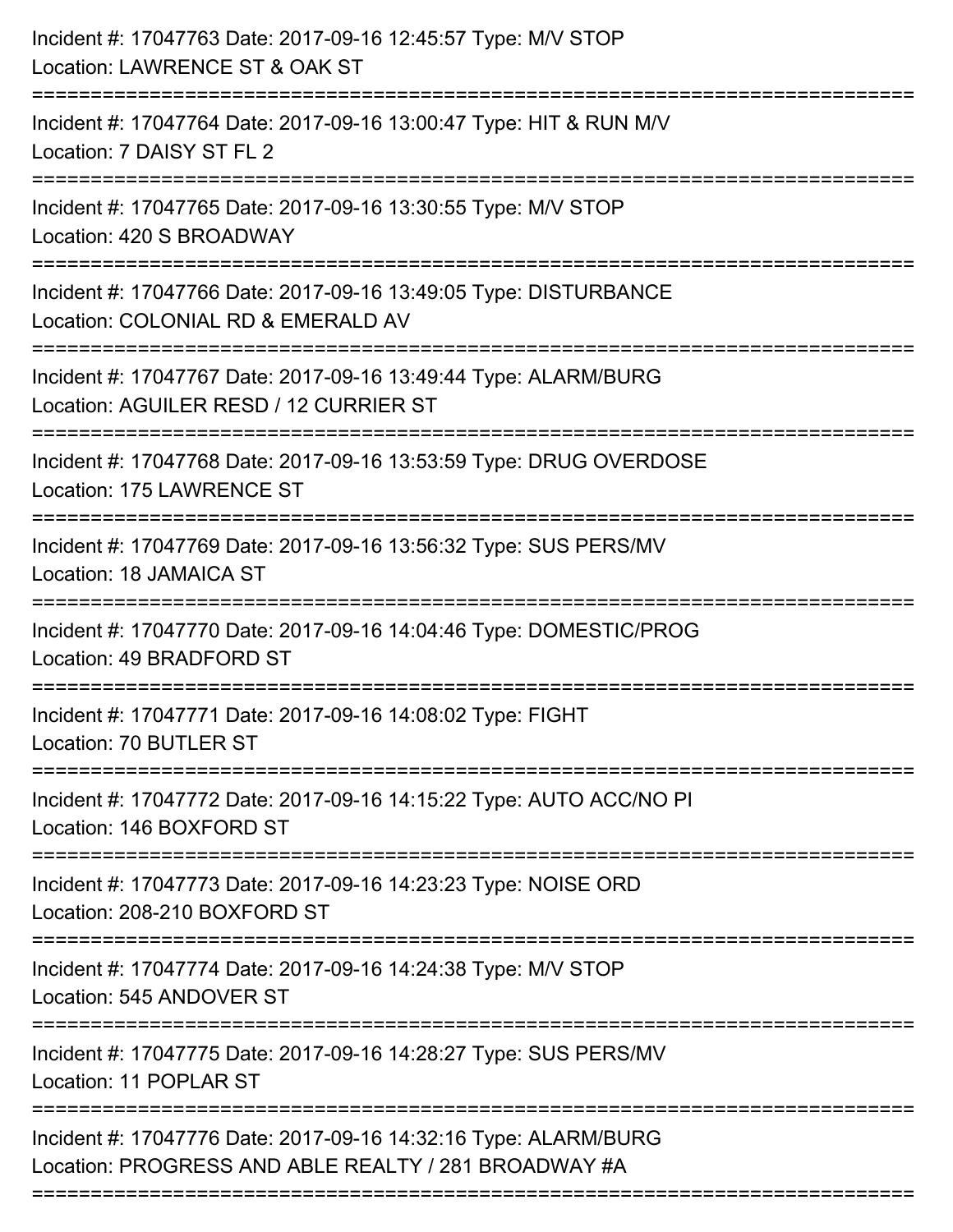Location: 9 EASTON ST FL 3RDFL

| Incident #: 17047779 Date: 2017-09-16 14:39:21 Type: DRUG VIO<br>Location: AMES ST & TEXAS AV                     |
|-------------------------------------------------------------------------------------------------------------------|
| Incident #: 17047778 Date: 2017-09-16 14:41:33 Type: NOISE ORD<br>Location: 208 ABBOTT ST                         |
| Incident #: 17047780 Date: 2017-09-16 14:47:17 Type: DRUG VIO<br>Location: 81 RAILROAD ST                         |
| Incident #: 17047781 Date: 2017-09-16 14:54:51 Type: THREATS/PROG<br>Location: 2 BENNINGTON ST                    |
| Incident #: 17047785 Date: 2017-09-16 15:14:34 Type: MAL DAMAGE<br>Location: 139 MYRTLE ST FL 3                   |
| Incident #: 17047782 Date: 2017-09-16 15:15:20 Type: E911 HANGUP<br>Location: 296 SALEM ST FL 1STFL               |
| Incident #: 17047784 Date: 2017-09-16 15:16:40 Type: ALARM/BURG<br>Location: BRUCE SCHOOL / 135 BUTLER ST         |
| Incident #: 17047783 Date: 2017-09-16 15:17:00 Type: M/V STOP<br>Location: 157 NEWBURY ST                         |
| Incident #: 17047786 Date: 2017-09-16 15:34:19 Type: MV/BLOCKING<br>Location: 10 E HAVERHILL ST                   |
| Incident #: 17047787 Date: 2017-09-16 15:43:12 Type: LARCENY/PAST<br>Location: CVS / 266 BROADWAY                 |
| Incident #: 17047788 Date: 2017-09-16 16:05:51 Type: A&B PROG<br>Location: 332 BROADWAY                           |
| Incident #: 17047789 Date: 2017-09-16 16:14:08 Type: AUTO ACC/NO PI<br>Location: 59 CHELMSFORD ST                 |
| Incident #: 17047790 Date: 2017-09-16 16:16:14 Type: DRUG OVERDOSE<br>Location: GOLDEN CHOPSTICKS / 35 S BROADWAY |
|                                                                                                                   |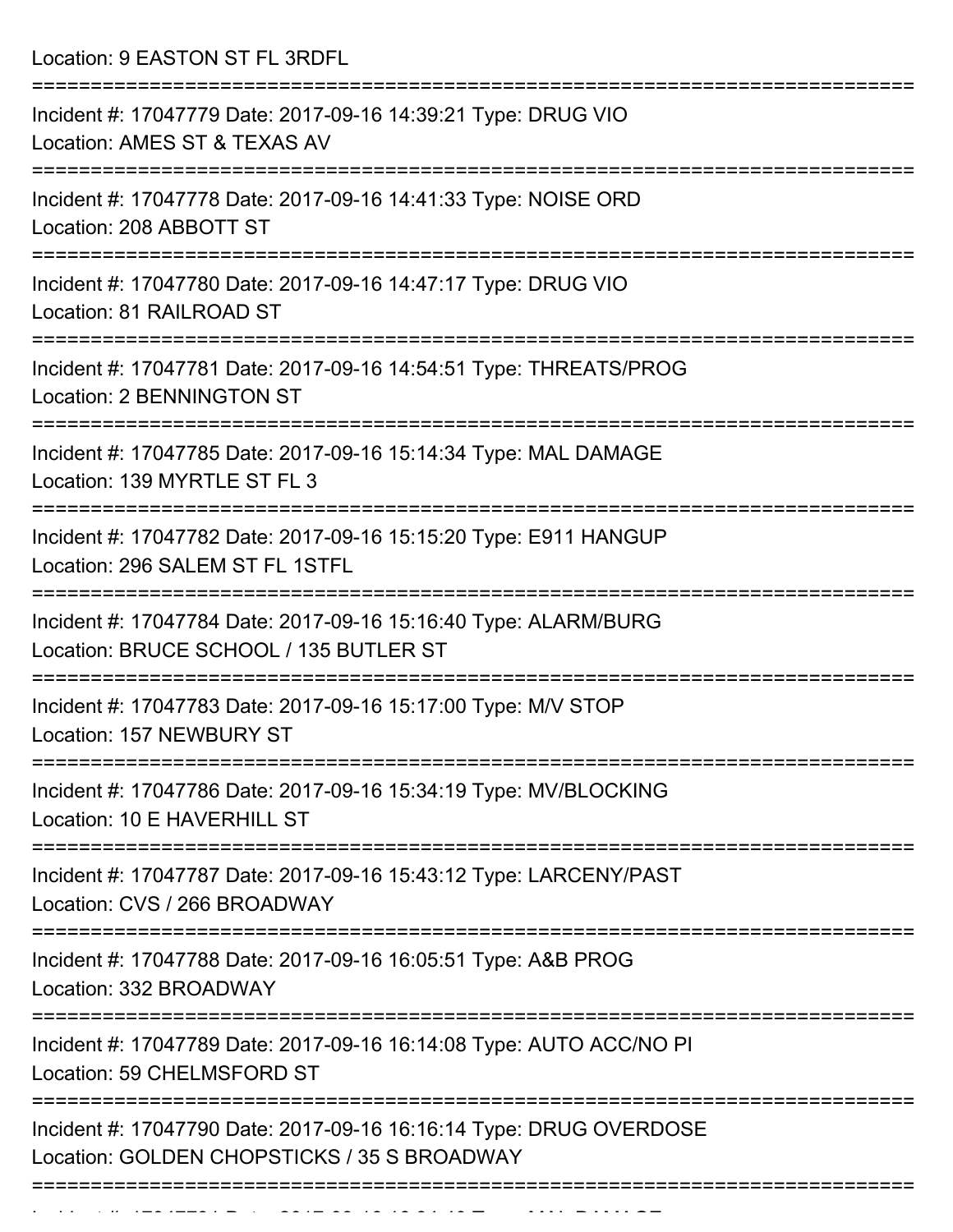Location: 8 S BROADWAY

| Incident #: 17047792 Date: 2017-09-16 16:43:51 Type: SUS PERS/MV<br>Location: TRAIN STATION / 211 MERRIMACK ST |
|----------------------------------------------------------------------------------------------------------------|
| Incident #: 17047793 Date: 2017-09-16 17:15:27 Type: TENANT PROB<br>Location: WALK IN / 11 LAWRENCE ST #302    |
| Incident #: 17047794 Date: 2017-09-16 17:16:31 Type: MISSING PERS<br>Location: WALK IN / 18 BELLEVUE ST        |
| Incident #: 17047795 Date: 2017-09-16 17:22:15 Type: M/V STOP<br>Location: 425 MARKET ST                       |
| Incident #: 17047796 Date: 2017-09-16 17:30:03 Type: M/V STOP<br>Location: FERGUSON ST & S BROADWAY            |
| Incident #: 17047797 Date: 2017-09-16 17:32:41 Type: M/V STOP<br>Location: 151 S UNION ST                      |
| Incident #: 17047798 Date: 2017-09-16 17:37:00 Type: M/V STOP<br>Location: S BROADWAY & MKINLEY                |
| Incident #: 17047799 Date: 2017-09-16 17:38:05 Type: LOUD NOISE<br>Location: 85 NEWBURY ST                     |
| Incident #: 17047800 Date: 2017-09-16 17:41:02 Type: M/V STOP<br>Location: LAWRENCE ST & PARK ST               |
| Incident #: 17047801 Date: 2017-09-16 17:41:32 Type: DISTURBANCE<br>Location: 385 BROADWAY                     |
| Incident #: 17047802 Date: 2017-09-16 17:45:20 Type: MAN DOWN<br>Location: ANDOVER ST & PHILLIPS ST            |
| Incident #: 17047804 Date: 2017-09-16 17:46:13 Type: M/V STOP<br>Location: MEDFORD ST & MARGIN ST              |
| Incident #: 17047803 Date: 2017-09-16 17:46:53 Type: A&B PAST<br>Location: LAWRENCE ST & MAPLE ST              |
|                                                                                                                |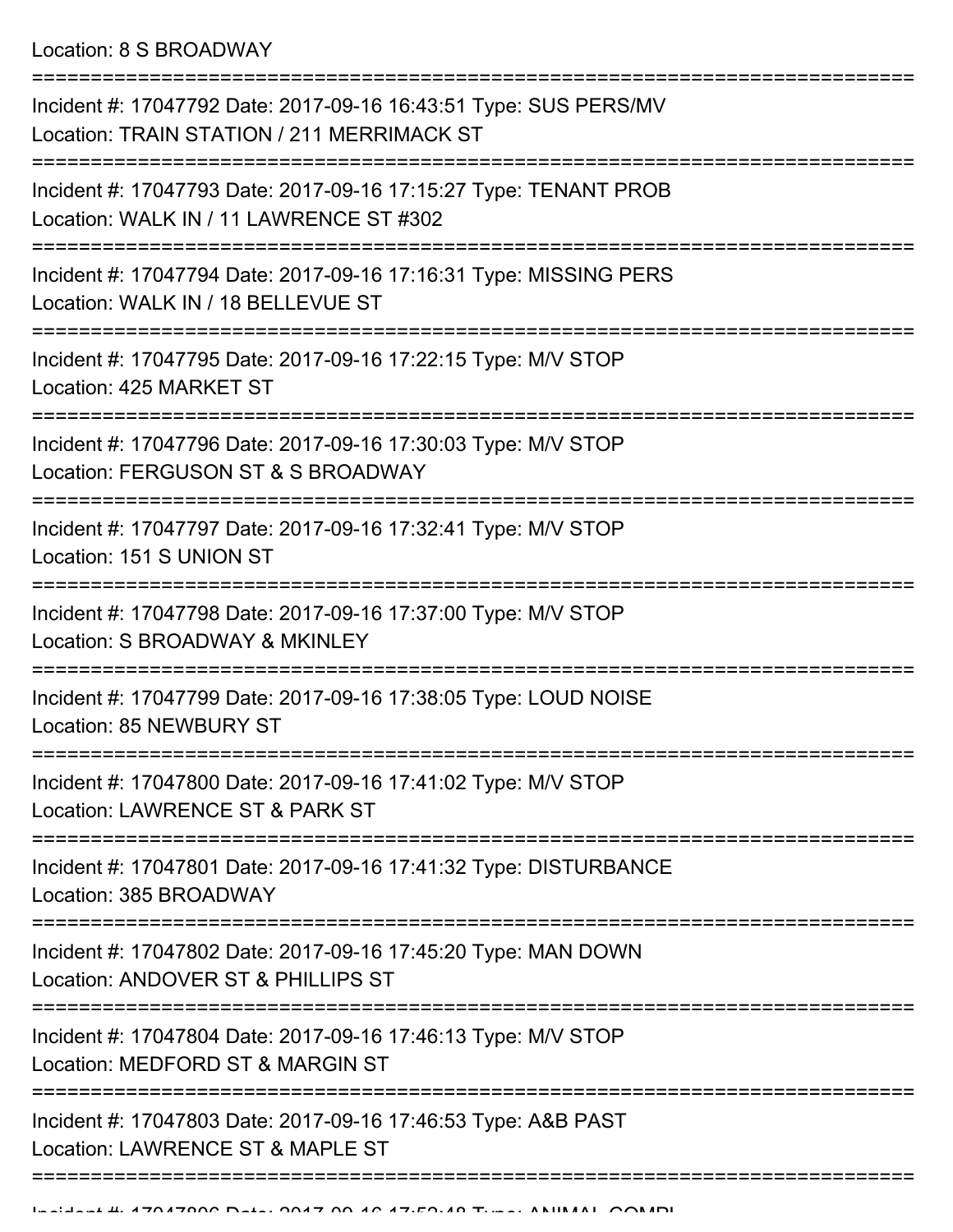| Location: MARKET ST & S UNION ST                                                                                                                            |
|-------------------------------------------------------------------------------------------------------------------------------------------------------------|
| Incident #: 17047805 Date: 2017-09-16 17:52:50 Type: M/V STOP<br>Location: FERGUSON ST & S BROADWAY                                                         |
| ==========================<br>Incident #: 17047807 Date: 2017-09-16 17:55:08 Type: KEEP PEACE<br>Location: 126 HANCOCK ST FL 1                              |
| Incident #: 17047808 Date: 2017-09-16 17:56:07 Type: EXTRA SURVEIL<br>Location: 381 CHESTNUT<br>=============================                               |
| Incident #: 17047809 Date: 2017-09-16 17:57:34 Type: M/V STOP<br>Location: BAILEY ST & S UNION ST                                                           |
| Incident #: 17047810 Date: 2017-09-16 17:58:14 Type: M/V STOP<br>Location: 165 LAWRENCE ST                                                                  |
| ==========================<br>Incident #: 17047811 Date: 2017-09-16 17:59:52 Type: DISTURBANCE<br>Location: 85 MANCHESTER ST                                |
| Incident #: 17047812 Date: 2017-09-16 18:03:04 Type: M/V STOP<br><b>Location: S UNION</b>                                                                   |
| Incident #: 17047813 Date: 2017-09-16 18:03:33 Type: M/V STOP<br>Location: 36 MELROSE ST                                                                    |
| --------------------------------<br>Incident #: 17047814 Date: 2017-09-16 18:06:18 Type: EXTRA SURVEIL<br>Location: BROOK STREET PARK CALLBOX / 67 BROOK ST |
| Incident #: 17047815 Date: 2017-09-16 18:08:31 Type: WARRANT SERVE<br>Location: 103 HAVERHILL ST                                                            |
| ---------------------------------<br>Incident #: 17047816 Date: 2017-09-16 18:10:05 Type: LOUD NOISE<br>Location: 214 ABBOTT ST                             |
| Incident #: 17047817 Date: 2017-09-16 18:16:03 Type: M/V STOP<br>Location: AMESBURY ST & CANAL ST                                                           |
| Incident #: 17047818 Date: 2017-09-16 18:19:23 Type: M/V STOP<br>Location: 260 BROADWAY                                                                     |
| Incident #: 17047010 Dete: 2017 00 16 10:25:00 Tupe: EVTDA CLIDVEIL                                                                                         |

Incident #: 17047819 Date: 2017-09-16 18:25:09 Type: EXTRA SURVEIL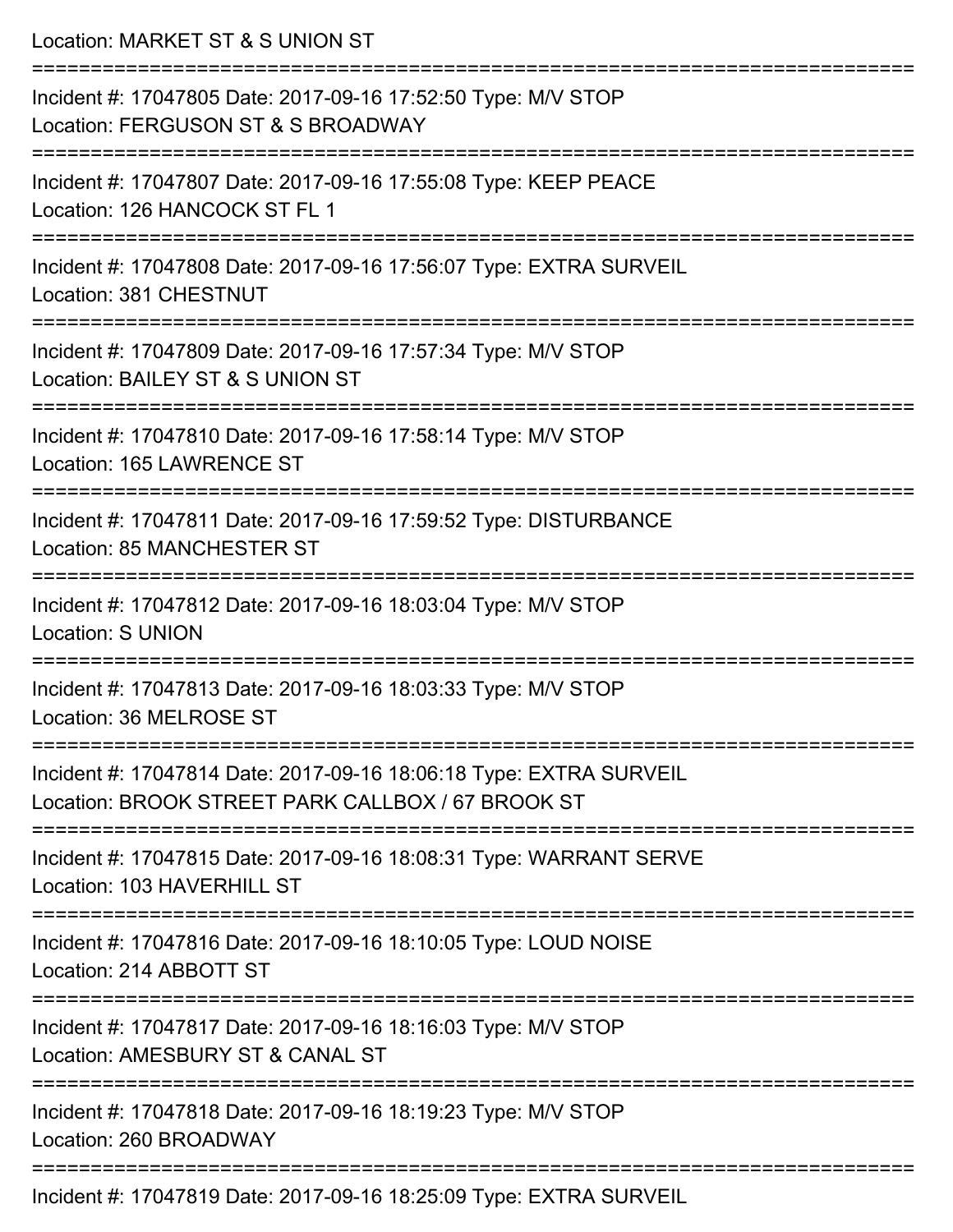| Incident #: 17047821 Date: 2017-09-16 18:25:38 Type: MV/BLOCKING<br>Location: 6-8 E HAVERHILL ST       |
|--------------------------------------------------------------------------------------------------------|
| Incident #: 17047820 Date: 2017-09-16 18:26:49 Type: NOISE ORD<br>Location: 214 BROADWAY               |
| Incident #: 17047823 Date: 2017-09-16 18:27:44 Type: HIT & RUN M/V<br>Location: 106 SPRUCE ST          |
| Incident #: 17047822 Date: 2017-09-16 18:27:48 Type: M/V STOP<br>Location: MARKET ST & S UNION ST      |
| Incident #: 17047824 Date: 2017-09-16 18:32:59 Type: GENERAL SERV<br>Location: 51 CHESTER ST           |
| Incident #: 17047825 Date: 2017-09-16 18:35:21 Type: LOUD NOISE<br>Location: 77 S UNION ST             |
| Incident #: 17047826 Date: 2017-09-16 18:37:30 Type: M/V STOP<br>Location: HAWLEY ST & S BROADWAY      |
| Incident #: 17047827 Date: 2017-09-16 18:41:11 Type: LOUD NOISE<br>Location: 85 NEWBURY ST             |
| Incident #: 17047828 Date: 2017-09-16 18:43:12 Type: NOISE ORD<br>Location: 37 WOODLAND ST             |
| Incident #: 17047829 Date: 2017-09-16 18:46:41 Type: TOW OF M/V<br>Location: 187 SANBORN ST            |
| Incident #: 17047830 Date: 2017-09-16 18:47:41 Type: SUS PERS/MV<br>Location: 117 ABBOTT ST            |
| Incident #: 17047831 Date: 2017-09-16 18:51:15 Type: LOUD NOISE<br>Location: MELVIN ST & OXFORD ST     |
| Incident #: 17047832 Date: 2017-09-16 18:53:13 Type: M/V STOP<br>Location: E HAVERHILL ST & NEWBURY ST |
| Incident #: 17047833 Date: 2017-09-16 18:53:57 Type: M/V STOP                                          |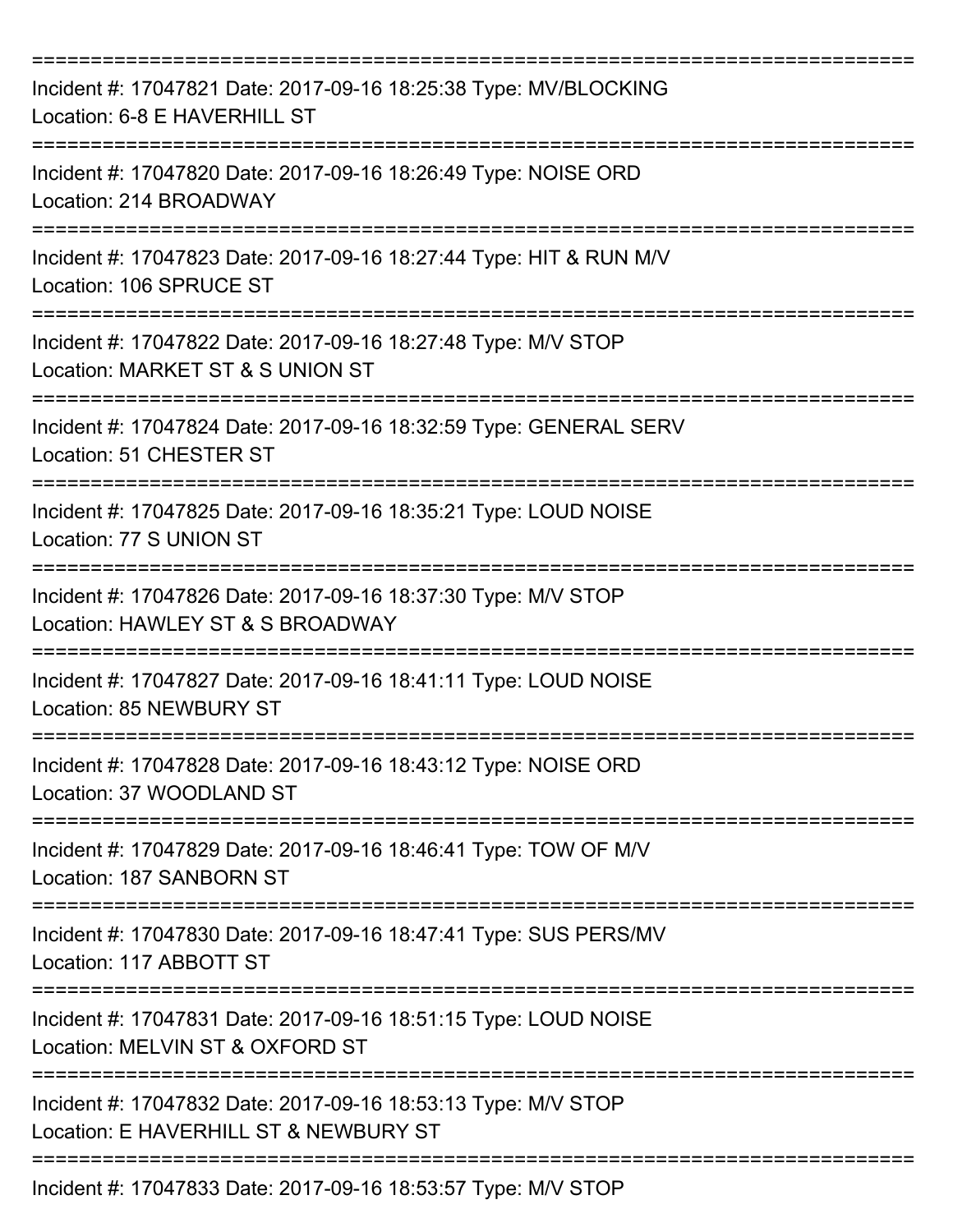| Incident #: 17047834 Date: 2017-09-16 18:57:22 Type: DOMESTIC/PAST<br>Location: WALK IN / 3 OAKWOOD AV #1                     |
|-------------------------------------------------------------------------------------------------------------------------------|
| Incident #: 17047835 Date: 2017-09-16 18:59:25 Type: LIC PLATE STO<br>Location: CHECOS GARAGE / 120 WEST ST                   |
| Incident #: 17047836 Date: 2017-09-16 19:07:59 Type: CK WELL BEING<br>Location: 176 WALNUT ST                                 |
| Incident #: 17047837 Date: 2017-09-16 19:09:23 Type: M/V STOP<br>Location: BOWDOIN ST & BROOKFIELD ST                         |
| Incident #: 17047838 Date: 2017-09-16 19:10:16 Type: KEEP PEACE<br>Location: WALK IN / 31 FULTON ST                           |
| Incident #: 17047839 Date: 2017-09-16 19:10:41 Type: ASSSIT OTHER PD<br>Location: 10 BICKNELL TER                             |
| Incident #: 17047840 Date: 2017-09-16 19:13:13 Type: EXTRA SURVEIL<br>Location: PLAYSTEAD / LAWRENCE                          |
| Incident #: 17047841 Date: 2017-09-16 19:14:39 Type: EXTRA SURVEIL<br>Location: ONEIL PARK / LAWRENCE                         |
| ==================<br>Incident #: 17047842 Date: 2017-09-16 19:15:20 Type: EXTRA SURVEIL<br>Location: PLAYSTEAD / LAWRENCE ST |
| Incident #: 17047844 Date: 2017-09-16 19:19:40 Type: LOUD NOISE<br>Location: 11 BENNINGTON ST FL 3                            |
| Incident #: 17047843 Date: 2017-09-16 19:19:49 Type: M/V STOP<br>Location: 344 LOWELL ST                                      |
| Incident #: 17047845 Date: 2017-09-16 19:20:50 Type: LOUD NOISE<br>Location: 85 NEWBURY ST                                    |
| Incident #: 17047846 Date: 2017-09-16 19:21:11 Type: M/V STOP<br>Location: FERGUSON ST & S BROADWAY                           |
| Incident #: 17047847 Date: 2017-09-16 19:23:40 Type: ANIMAL COMPL<br>$\mathbf{I}$ It OO I VAINI O                             |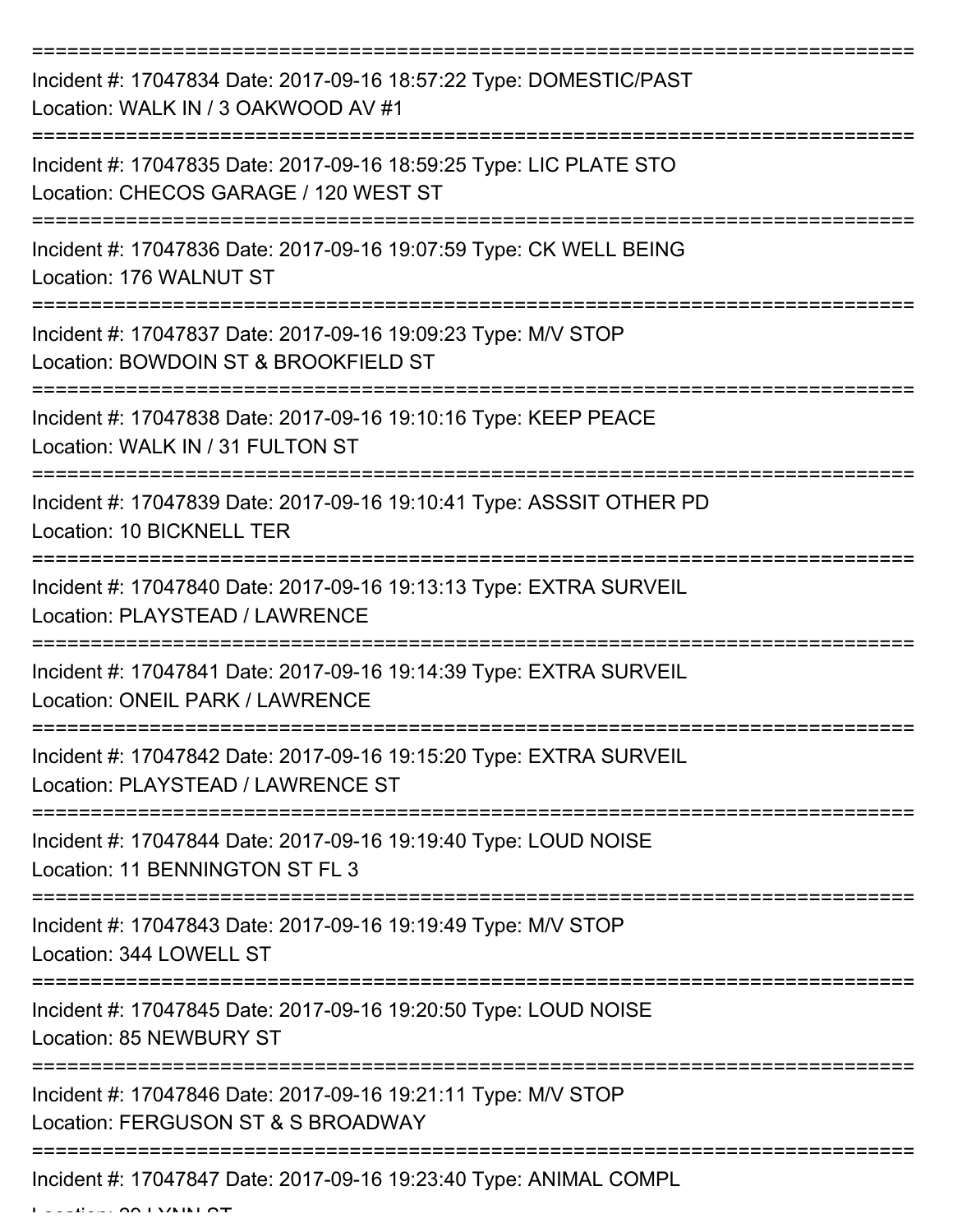| Incident #: 17047848 Date: 2017-09-16 19:27:07 Type: M/V STOP<br>Location: CAMBRIDGE ST & S UNION ST        |
|-------------------------------------------------------------------------------------------------------------|
| Incident #: 17047849 Date: 2017-09-16 19:29:01 Type: M/V STOP<br>Location: 545 S BROADWAY                   |
| Incident #: 17047851 Date: 2017-09-16 19:36:53 Type: SUICIDE ATTEMPT<br>Location: DUCK BRIDGE / 0 ISLAND ST |
| Incident #: 17047850 Date: 2017-09-16 19:38:25 Type: M/V STOP<br>Location: 425 MARKET ST<br>--------------- |
| Incident #: 17047852 Date: 2017-09-16 19:45:54 Type: EXTRA SURVEIL<br>Location: PLAYSTEAD / LAWRENCE        |
| Incident #: 17047853 Date: 2017-09-16 19:56:48 Type: M/V STOP<br>Location: MERRIMACK ST & S UNION ST        |
| Incident #: 17047854 Date: 2017-09-16 19:59:04 Type: DOMESTIC/PROG<br>Location: 50 MELVIN ST #106 FL 2      |
| Incident #: 17047855 Date: 2017-09-16 20:02:29 Type: LOUD NOISE<br>Location: ERVING AV & ROBINSON CT        |
| Incident #: 17047856 Date: 2017-09-16 20:10:05 Type: E911 HANGUP<br>Location: 21 CYR DR                     |
| Incident #: 17047857 Date: 2017-09-16 20:10:39 Type: NOISE ORD<br>Location: CAR STEREO SHOP / 265 LOWELL ST |
| Incident #: 17047858 Date: 2017-09-16 20:11:18 Type: DOMESTIC/PROG<br>Location: 35 BENNINGTON ST FL 2       |
| Incident #: 17047860 Date: 2017-09-16 20:13:20 Type: THREATS<br>Location: 77 S UNION ST                     |
| Incident #: 17047859 Date: 2017-09-16 20:13:48 Type: 911 HANG UP<br>Location: 21 CYR DR                     |
| Incident #: 17047861 Date: 2017-09-16 20:18:36 Type: AUTO ACC/NO PI                                         |

Location: 136 WILLOW ST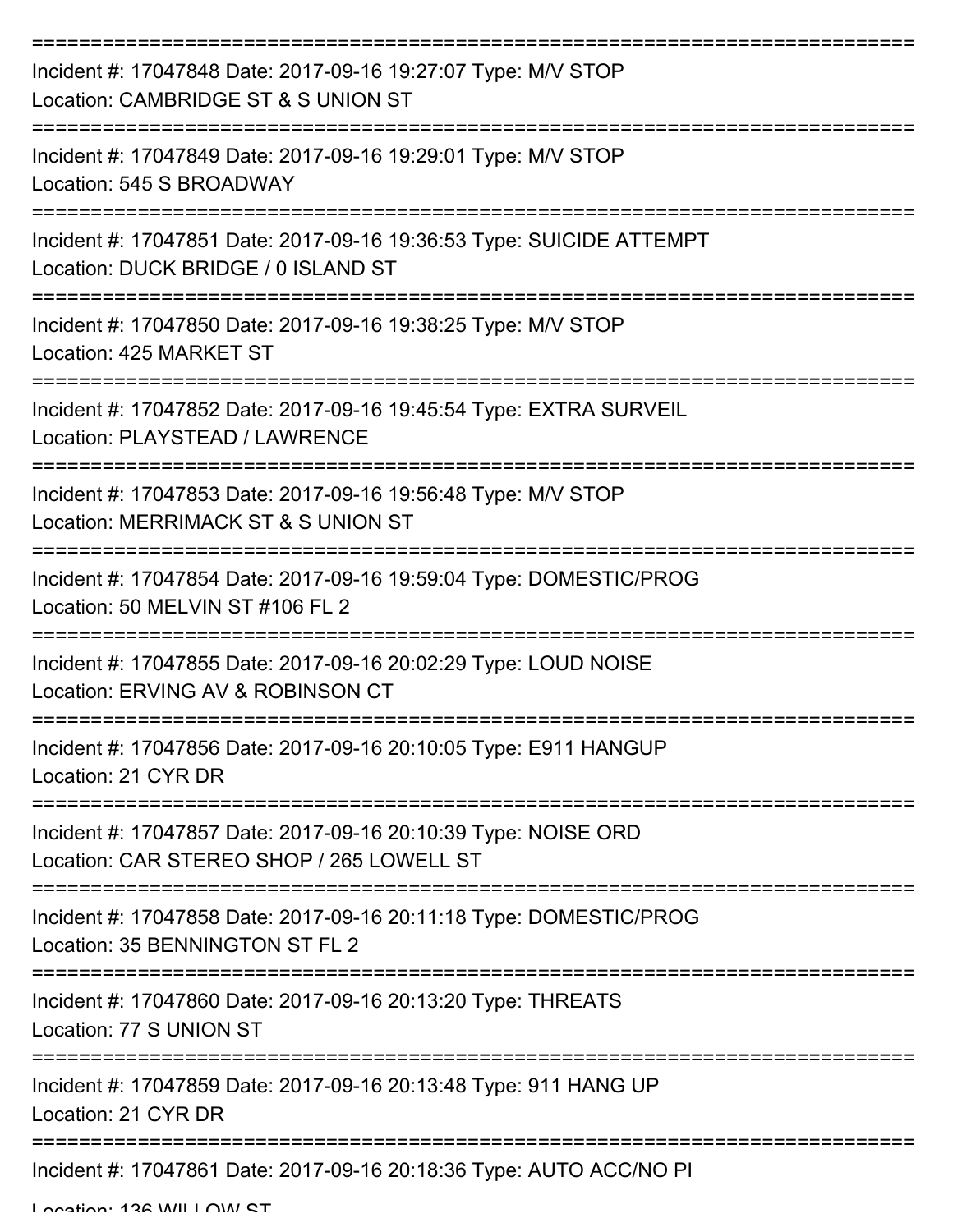| Incident #: 17047862 Date: 2017-09-16 20:19:27 Type: NOISE ORD<br>Location: 27 KENT ST                                |
|-----------------------------------------------------------------------------------------------------------------------|
| Incident #: 17047863 Date: 2017-09-16 20:21:57 Type: LOUD NOISE<br>Location: 32 BROMFIELD ST                          |
| Incident #: 17047864 Date: 2017-09-16 20:22:53 Type: AUTO ACC/NO PI<br>Location: 138 WILLOW ST<br>------------------- |
| Incident #: 17047865 Date: 2017-09-16 20:33:29 Type: A&B PAST<br>Location: 127 S UNION ST<br>:=====================   |
| Incident #: 17047866 Date: 2017-09-16 20:37:19 Type: KEEP PEACE<br>Location: LPD / 90 LOWELL ST                       |
| Incident #: 17047867 Date: 2017-09-16 20:51:39 Type: DOMESTIC/PAST<br>Location: WALK IN / 455 HAVERHILL ST            |
| Incident #: 17047868 Date: 2017-09-16 20:54:15 Type: AUTO ACC/NO PI<br>Location: 207 WEST ST                          |
| Incident #: 17047869 Date: 2017-09-16 21:01:24 Type: KEEP PEACE<br>Location: 12 DEBBIE LN                             |
| Incident #: 17047870 Date: 2017-09-16 21:05:43 Type: AUTO ACC/NO PI<br>Location: BROADWAY & WATER ST                  |
| Incident #: 17047871 Date: 2017-09-16 21:07:25 Type: LOUD NOISE<br>Location: 105 PARK ST                              |
| Incident #: 17047872 Date: 2017-09-16 21:12:38 Type: ALARM/BURG<br>Location: MIGUEL ORTIZ RESIDENT / 31 WHITMAN ST    |
| Incident #: 17047873 Date: 2017-09-16 21:15:35 Type: UNKNOWN PROB<br>Location: 124 SARATOGA ST FL 1                   |
| Incident #: 17047874 Date: 2017-09-16 21:23:14 Type: DOMESTIC/PROG<br>Location: 32 LAWRENCE ST                        |
| Incident #: 17047875 Date: 2017-09-16 21:24:01 Type: TOW OF M/V<br>Location: 354 WATER ST                             |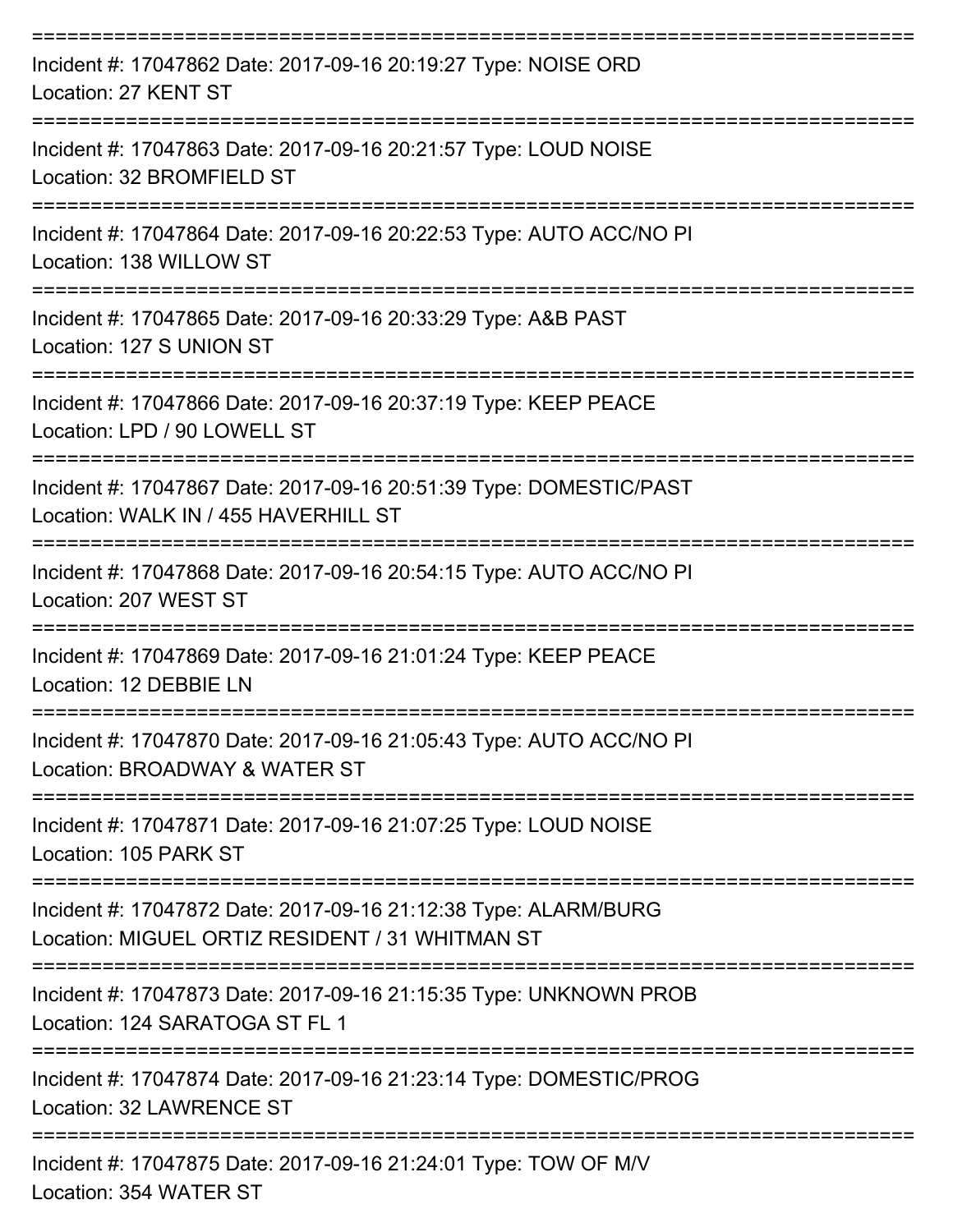| Incident #: 17047876 Date: 2017-09-16 21:24:24 Type: M/V STOP<br>Location: 68 BERKELEY ST                          |
|--------------------------------------------------------------------------------------------------------------------|
| Incident #: 17047878 Date: 2017-09-16 21:32:03 Type: SUS PERS/MV<br>Location: 58 EXETER ST<br>-------------------  |
| Incident #: 17047877 Date: 2017-09-16 21:32:45 Type: LOUD NOISE<br>Location: FRANKLIN ST & TREMONT ST              |
| Incident #: 17047879 Date: 2017-09-16 21:40:07 Type: MV/BLOCKING<br>Location: 70 ABBOTT ST                         |
| Incident #: 17047880 Date: 2017-09-16 21:44:52 Type: M/V STOP<br>Location: HAMPSHIRE ST & LOWELL ST                |
| Incident #: 17047881 Date: 2017-09-16 21:56:22 Type: M/V STOP<br>Location: 257 ESSEX                               |
| Incident #: 17047882 Date: 2017-09-16 22:02:40 Type: M/V STOP<br>Location: BRUCE ST & JACKSON ST                   |
| Incident #: 17047883 Date: 2017-09-16 22:03:33 Type: M/V STOP<br>Location: DURHAM ST & S BROADWAY                  |
| Incident #: 17047885 Date: 2017-09-16 22:10:36 Type: DISTURBANCE<br>Location: 298 HOWARD ST                        |
| Incident #: 17047884 Date: 2017-09-16 22:11:11 Type: ALARM/BURG<br>Location: SOUTH LAWRENCE EAST / 165 CRAWFORD ST |
| Incident #: 17047886 Date: 2017-09-16 22:12:08 Type: NOISE ORD<br>Location: 17 PLATT ST                            |
| Incident #: 17047887 Date: 2017-09-16 22:17:40 Type: M/V STOP<br>Location: WENDYS / HAMPSHIRE ST & VALLEY          |
| Incident #: 17047888 Date: 2017-09-16 22:18:37 Type: KEEP PEACE<br>Location: 74 SALEM ST                           |
| Incident #: 17047889 Date: 2017-09-16 22:19:22 Type: THREATS<br>Location: 272 E HAVERHILL ST #3 FL 1               |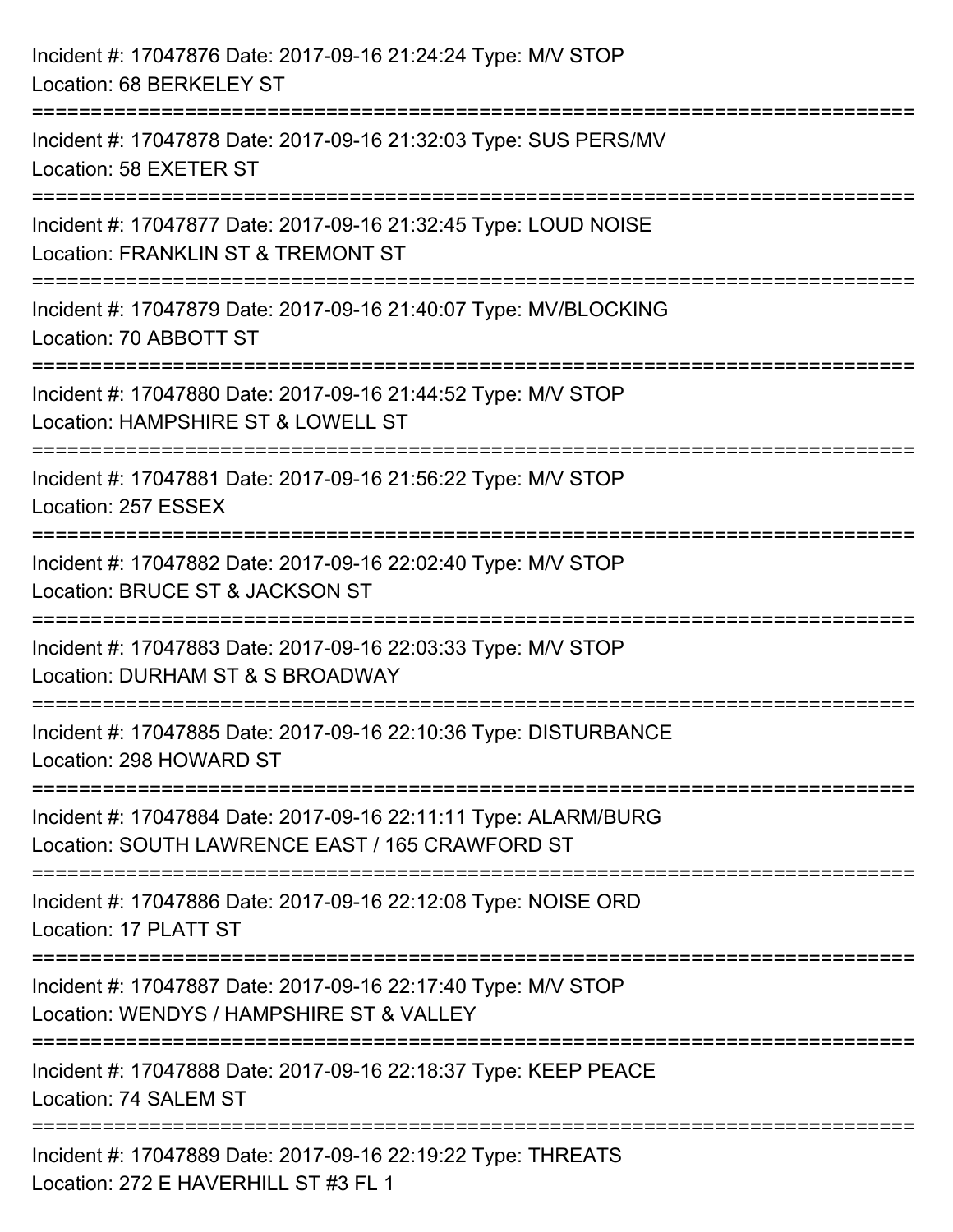| Incident #: 17047890 Date: 2017-09-16 22:23:35 Type: INVEST CONT<br>Location: 18 BELLEVUE ST                              |
|---------------------------------------------------------------------------------------------------------------------------|
| Incident #: 17047891 Date: 2017-09-16 22:28:52 Type: LOUD NOISE<br>Location: 13 CEDAR ST FL 2                             |
| Incident #: 17047892 Date: 2017-09-16 22:29:37 Type: LOUD NOISE<br>Location: 227 BRUCE ST                                 |
| Incident #: 17047893 Date: 2017-09-16 22:31:29 Type: M/V STOP<br>Location: BRUCE ST & JACKSON ST                          |
| Incident #: 17047894 Date: 2017-09-16 22:39:50 Type: LOUD NOISE<br>Location: 245 ERVING AV                                |
| Incident #: 17047896 Date: 2017-09-16 22:42:19 Type: DOMESTIC/PAST<br>Location: @ LGH / 11 HUDSON AV<br>:================ |
| Incident #: 17047895 Date: 2017-09-16 22:42:47 Type: DISTURBANCE<br>Location: 77 S UNION ST                               |
| Incident #: 17047897 Date: 2017-09-16 22:45:07 Type: LOUD NOISE<br>Location: 424 LOWELL ST                                |
| Incident #: 17047898 Date: 2017-09-16 22:47:10 Type: DK (DRUNK)<br>Location: 64 MYRTLE ST                                 |
| Incident #: 17047899 Date: 2017-09-16 22:57:35 Type: DRUG VIO<br>Location: 23 BOWDOIN ST FL 1                             |
| Incident #: 17047900 Date: 2017-09-16 23:00:00 Type: EXTRA SURVEIL<br>Location: HAYES TAVERN INC / 167 S UNION ST         |
| Incident #: 17047903 Date: 2017-09-16 23:18:46 Type: SUS PERS/MV<br>Location: NEWBURY ST & SUMMER ST                      |
| Incident #: 17047901 Date: 2017-09-16 23:18:50 Type: LOUD NOISE<br>Location: BUNKERHILL ST & LAWRENCE ST                  |
| Incident #: 17047902 Date: 2017-09-16 23:19:23 Type: NOISE ORD<br>Location: BRUCE ST & THORNDIKE ST                       |

===========================================================================